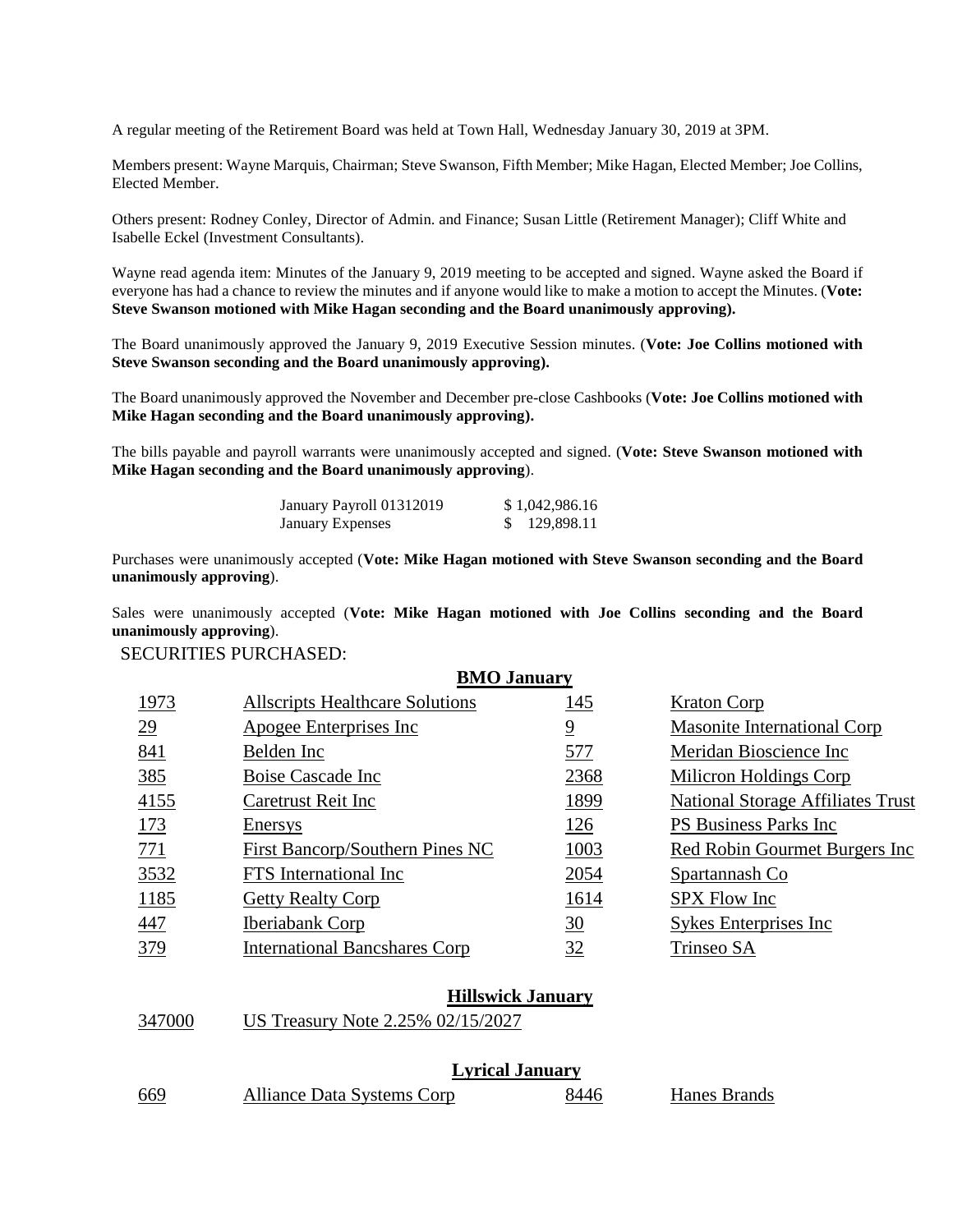| <u>140</u> | <b>Adient PLC</b>                    | 144        |
|------------|--------------------------------------|------------|
| 225        | <b>AECOM</b>                         | 109        |
| 206        | AerCap Holdings NV                   | 603        |
| 76         | <b>Affiliated Managers Group Inc</b> | <u>299</u> |
| 411        | Aflac Inc                            | 258        |
| 166        | Ameriprise Financial Inc             | 544        |
| 122        | Arrow Electronics Inc                | 223        |
| 89         | Assurant Inc                         | 4367       |
| <u>106</u> | Avis Budget Group Inc                | 631        |
| 77         | Broadcom Inc                         | 631        |
| <u>196</u> | Celanese Corp                        | 51         |
| 269        | Commscope Holding Co Inc             | 109        |
| <u>191</u> | Crown Holdings Inc                   | 456        |
| 197        | <b>EOG</b> Resources Inc             | 91         |
| 786        | Flex Ltd                             | 123        |
| 361        | Goodyear Tire & Rubber Co            |            |

# **Twin January**

HCA Healthcare Inc

**Lincoln National Corp** Microchip Technology Inc National Oilwell Varco Inc

Owens-Illinois Inc Quanta Service Inc Qurate Retail Inc Suncor Energy Inc Tech Data Corp Tenneco Inc

**Western Digital Corp** 

Willis Towers Watson PLC

**Whirlpool Corp** 

Hertz Global Holdings Inc Johnson Controls International

| 600               | <b>Agilent Technologies</b> | <u>960</u> | Macy's Inc                 |
|-------------------|-----------------------------|------------|----------------------------|
| $\overline{2}$    | Amazon.com Inc              | <u>540</u> | <b>Newmont Mining Corp</b> |
| $\underline{450}$ | <b>CBOE Global</b>          | <u>450</u> | <b>OGE Energy Corp</b>     |
| $\underline{500}$ | Fortinet Inc                | 230        | Zendesk Inc                |
| <u>550</u>        | Host Hotels & Resorts Inc.  | 330        | Zillow Group Inc           |

### SECURITIES SOLD:

| <b>BMO January</b> |                                        |            |                         |
|--------------------|----------------------------------------|------------|-------------------------|
| $\frac{969}{969}$  | Angiodynamics Inc                      | <u>258</u> | Idacorp Inc             |
| 2468               | <b>Brandywine Realty Trust</b>         | <u>113</u> | Integer Holdings Corp   |
| 2543               | <b>Chesapeake Lodging Trust</b>        | <u>547</u> | Northwestern Corp       |
| 911                | Ciena Corp                             | 136        | PNM Resource Inc        |
| 2104               | Columbia Property Trust Inc            | 3297       | Southwestern Energy Co  |
| 1634               | <b>Comtech Telecommunications Corp</b> | <u>437</u> | Stoneridge Inc          |
| 1150               | Entegris Inc                           | 700        | <b>Trico Bancshares</b> |
| 300                | Fabrinet                               | 928        | Trueblue Inc            |
| <u>169</u>         | Horace Mann Educators Corp             |            |                         |

### **Hillswick January**

342000 US Treasury Note .875% 7/31/19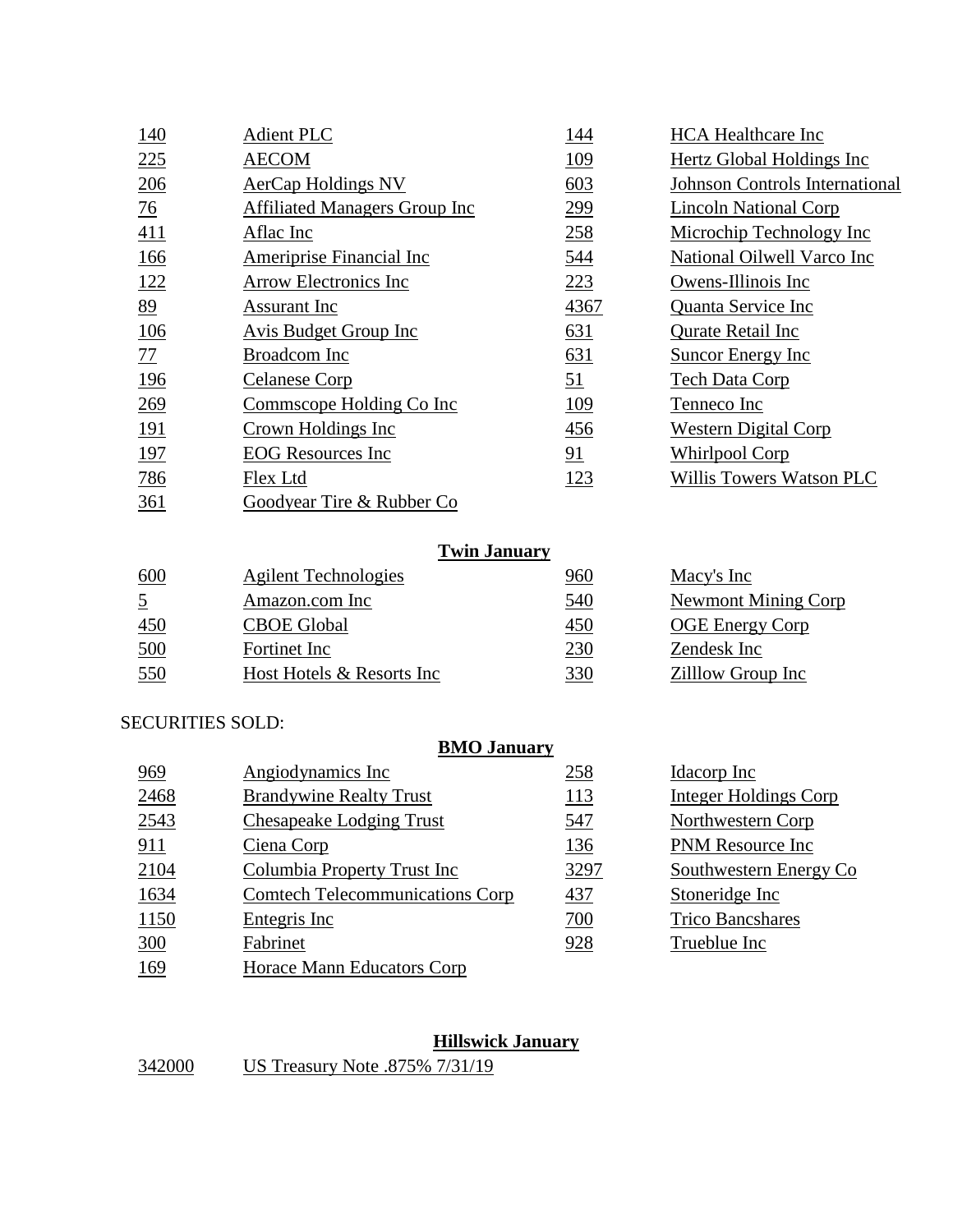| <b>Lyrical January</b> |                                        |                  |                                        |  |
|------------------------|----------------------------------------|------------------|----------------------------------------|--|
| <u>723</u>             | Anthem, Inc.                           | 10941            | Western Union Co                       |  |
| 1685                   | <b>NCR Corp</b>                        |                  |                                        |  |
|                        |                                        |                  |                                        |  |
|                        | <b>Twin January</b>                    |                  |                                        |  |
| $\overline{40}$        | Adobe Inc                              | <u> 170</u>      | <b>Madison Square Garden Co</b>        |  |
| 20                     | Apple Inc                              | 280              | S&P Global Inc                         |  |
| 450                    | Lear Corp                              | 600              | Lazard Ltd                             |  |
|                        |                                        |                  |                                        |  |
|                        | <b>Twin December</b>                   |                  |                                        |  |
| 50                     | Abbyie Inc                             | <u>50</u>        | Johnson & Johnson                      |  |
| 50                     | <b>Accenture PLC</b>                   | 80               | <b>JPMorgan Chase &amp; Co</b>         |  |
| $\underline{40}$       | Adobe Inc                              | 210              | <b>Kimco Realty Corp</b>               |  |
| $\underline{20}$       | Allergan PLC                           | $\underline{50}$ | Lazard Ltd                             |  |
| 120                    | Ally Financial Inc                     | 20               | Lear Corp                              |  |
| <u>120</u>             | <b>Annaly Capital Management Inc</b>   | $\underline{50}$ | Liberty Media Corp-Liberty Formula One |  |
| $\overline{20}$        | Anthem Inc                             | $\underline{50}$ | <b>Lincoln National Corp</b>           |  |
| $\underline{50}$       | <b>AO</b> Smith Corp                   | 50               | <b>Lyondellbasell Industries NV</b>    |  |
| 100                    | Apple Inc                              | 50               | <b>Marathon Petroleum Corp</b>         |  |
| <u>50</u>              | <b>Archer-Daniels-Midland Inc</b>      | 120              | Marathon Oil Corp                      |  |
| 240                    | AT&T Inc                               | $\underline{20}$ | Mastercard Inc                         |  |
| $\underline{50}$       | <b>Athene Holding Ltd</b>              | 50               | <b>McKesson Corp</b>                   |  |
| 50                     | <b>Automatic Data Processing</b>       | 60               | Merck & Co Inc                         |  |
| 340                    | <b>Bank of America Corp</b>            | $\underline{50}$ | Micron Technology Inc                  |  |
| $\underline{50}$       | <b>Baxter International Inc</b>        | 170              | Microsoft Corp                         |  |
| $\underline{50}$       | Berkshire Hathaway Inc                 | $\underline{50}$ | Mondelez International Inc             |  |
| 20                     | Boeing Co                              | 50               | <b>National Instruments Corp</b>       |  |
| 50                     | Bristol-Myers Squibb Co                | 50               | <b>Newmont Mining Corp</b>             |  |
| $\underline{20}$       | Centene Corp                           | 100              | <b>News Corp</b>                       |  |
| $\underline{50}$       | CH Robinson Worldwide Inc              | 50               | Nike Inc                               |  |
| 50                     | <b>Chevron Corp</b>                    | 20               | <b>Norfolk Southern Corp</b>           |  |
| 80                     | <b>Chimera Investment Corp</b>         | $\underline{50}$ | <b>NXP Semiconductors NV</b>           |  |
| 100                    | Cisco Systems Inc                      | 70               | <b>OGE Energy Corp</b>                 |  |
| 110                    | Citigroup Inc                          | <u>100</u>       | Old Republic International Corp        |  |
| <b>130</b>             | Coco-Cola Co                           | 50               | <b>Oracle Corp</b>                     |  |
| 100                    | <b>Comcast Corp</b>                    | <u>130</u>       | Paramount Group Inc                    |  |
| $\underline{60}$       | ConocoPhillips                         | $\underline{60}$ | PepsiCo Inc                            |  |
| $\underline{50}$       | Copart Inc                             | 160              | Pfizer Inc                             |  |
| $\underline{50}$       | <b>Crown Castle International Corp</b> | <u>50</u>        | Phillips 66                            |  |
| $\underline{50}$       | Cubesmart                              | 20               | PNC Financial Services Group I         |  |
|                        |                                        |                  |                                        |  |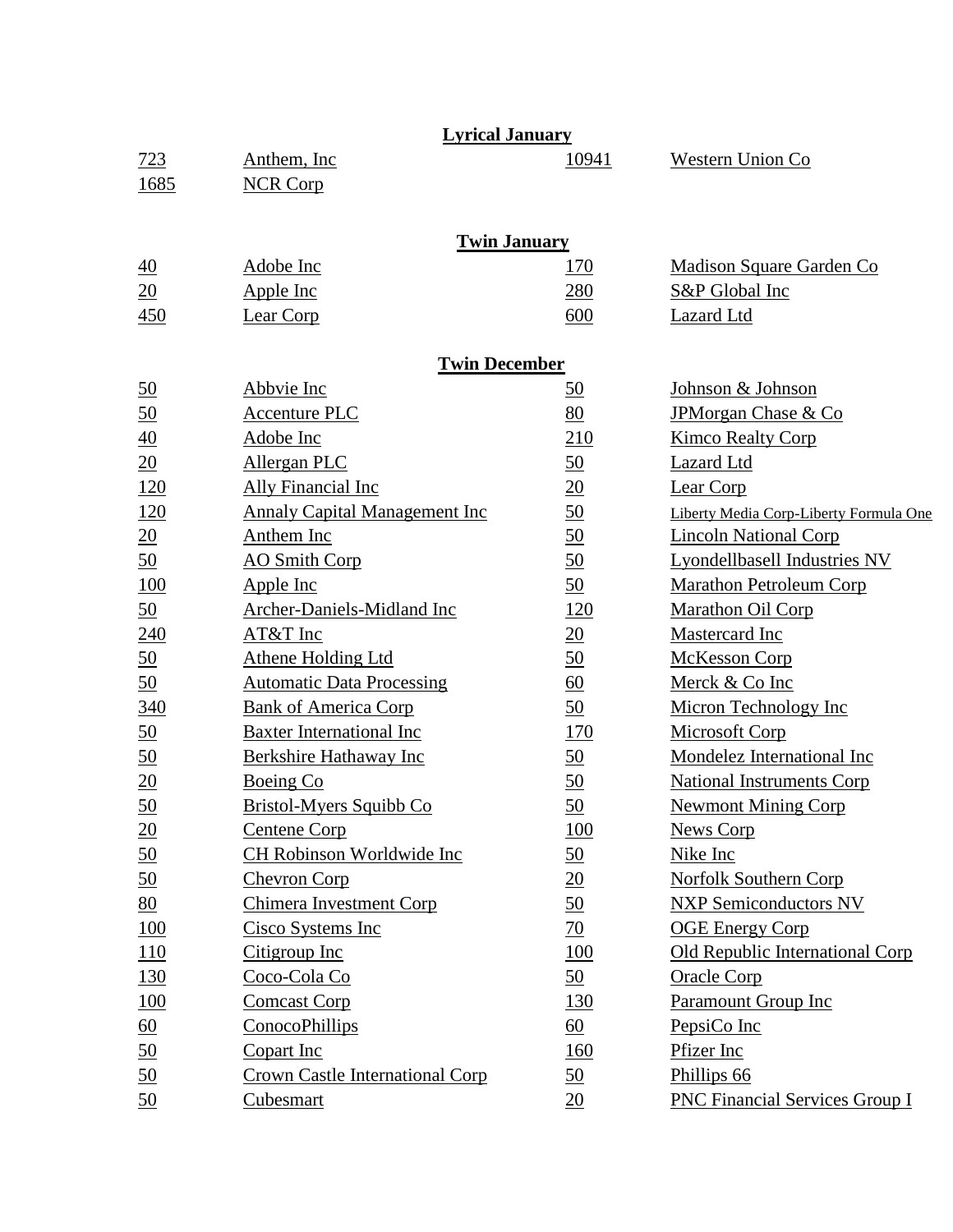| $\underline{50}$ | <b>CVS Health Corp</b>               | 100              | Procter & Gamble Co                 |
|------------------|--------------------------------------|------------------|-------------------------------------|
| $\underline{50}$ | Darden Restaurants Inc               | 70               | Prologis Inc                        |
| $\frac{70}{2}$   | Domtar Corp                          | $\underline{50}$ | Public Service Enterprise Group     |
| $\underline{50}$ | Dover Corp                           | 100              | PulteGroup Inc                      |
| $\underline{60}$ | DowDuPont Inc                        | $\underline{50}$ | <b>Regal Beloit Corp</b>            |
| $\underline{50}$ | East West Bancorp Inc                | $\underline{50}$ | Robert Half International Inc       |
| $\underline{50}$ | Eaton Corp PLC                       | $\underline{50}$ | Ross Stores Inc                     |
| $\underline{50}$ | Eli Lilly & Co                       | $\overline{20}$  | <b>S&amp;P</b> Global Inc           |
| $\frac{20}{2}$   | <b>Everest RE Group Ltd</b>          | $\frac{20}{2}$   | Salesforce.com Inc                  |
| $\frac{70}{2}$   | <b>Exelon Corp</b>                   | $\underline{50}$ | Schlumberger Ltd                    |
| 50               | Expeditors International of WA       | $\underline{50}$ | Snap-On Inc                         |
| $\frac{70}{2}$   | <b>Exxon Mobil Corp</b>              | $\underline{50}$ | <b>Southwest Airlines Co</b>        |
| 50               | Facebook Inc                         | $\underline{50}$ | <b>Starbucks Corp</b>               |
| <u>140</u>       | <b>FirstEnergy Corp</b>              | $\underline{50}$ | <b>State Street Corp</b>            |
| $\underline{50}$ | <b>FMC Corp</b>                      | $\overline{20}$  | <b>Steris PIC</b>                   |
| $\underline{50}$ | Foot Locker Inc                      | $\underline{50}$ | <b>Tyson Foods Inc</b>              |
| $\underline{50}$ | Gap Inc                              | $\overline{20}$  | <b>United Therapeutics Corp</b>     |
| $\overline{20}$  | General Motors Inc                   | $\underline{50}$ | UnitedHealth Group Inc              |
| $\overline{70}$  | <b>Gentex Corp</b>                   | $\underline{50}$ | <b>Valero Energy Corp</b>           |
| 60               | Hawaiian Electric Industries Inc     | 80               | Verizon Communications Inc          |
| 50               | Home Depot Inc                       | $\underline{50}$ | <b>Walgreens Boots Alliance Inc</b> |
| <u>120</u>       | Host Hotels & Resorts Inc            | $\underline{50}$ | Walmart Inc                         |
| 50               | <b>Ingersoll-Rand PLC</b>            | $\underline{50}$ | <b>Walt Disney Co</b>               |
| <u>120</u>       | <b>Intel Corp</b>                    | $\underline{50}$ | Wells Fargo & Co                    |
| 80               | <b>International Game Technology</b> | $\underline{50}$ | <b>Western Digital Corp</b>         |
| $\underline{50}$ | <b>ITT</b> Inc                       | 50               | Williams-Sonoma Inc                 |
| $\overline{20}$  | Jack Henry & Associates Inc          | $\underline{50}$ | Zillow Group Inc                    |

The Board unanimously approved the following new members:

**Stacie Hanson,** Teacher Aide @ Riverside, start date 1/14/2019 (new position) **George Parkhurst**, Operator II-DPW Water Dept., start date 1/2/2019 (replaces Miles Freeman) **Laura Olson,** Teacher Aide @ Great Oak, start date 12/13/2018 (new position) **Chantal Robichaud**, Teacher Aide @ Riverside, start date 12/19/2018 (replaces Ann Ezepeck) **Jesse Craig**, Teacher Aide @ Riverside, start date 11/13/2018 (replaces Christina Vittoria). **Andrew Sandelin**, Info. System Project Mgr. with MIS, start date 1/17/19 (Maria Grillo - transfer). **Lois Firicano,** Teacher Aide @ Thorpe, start date 02/05/2019 (replaces Gina Reardon)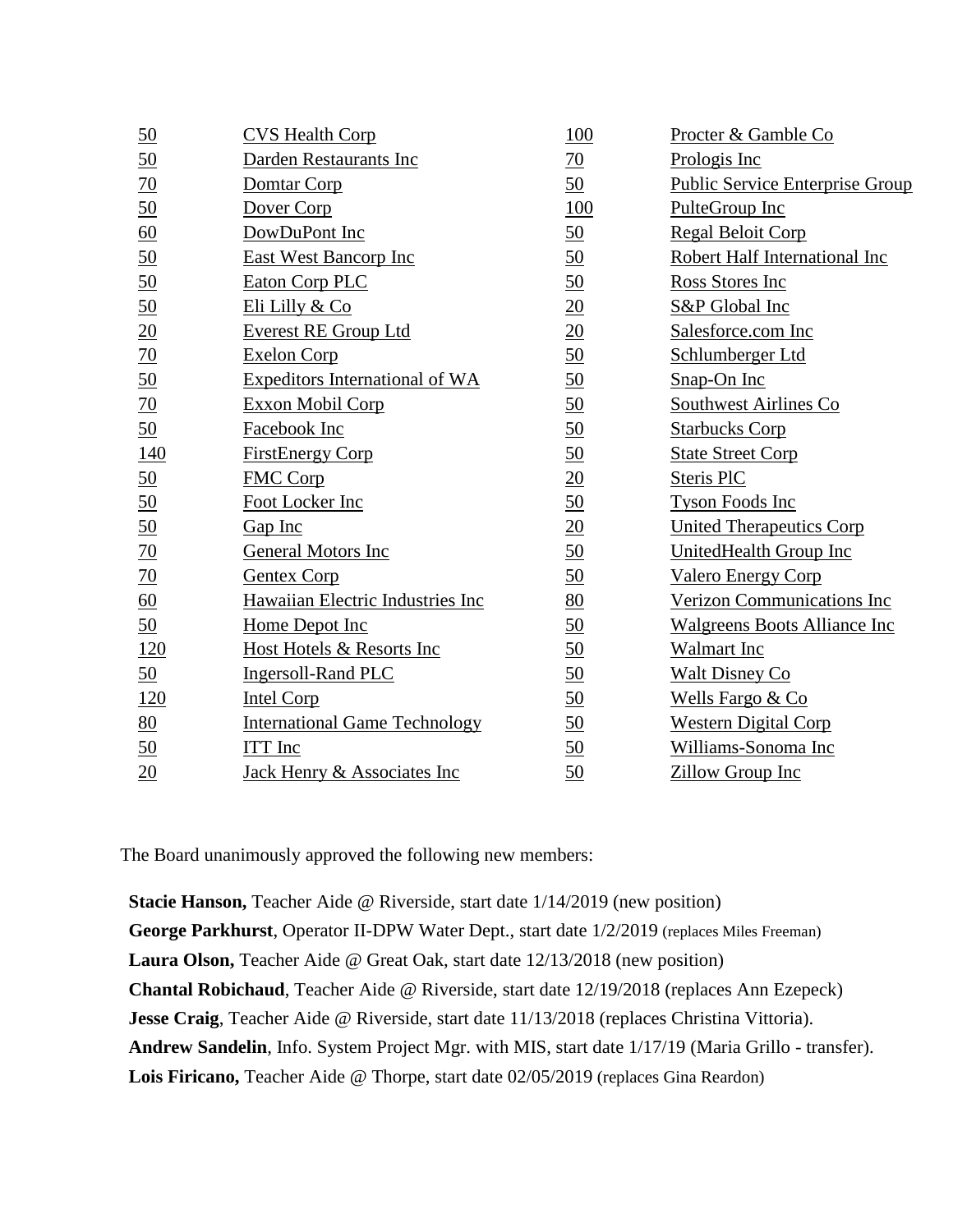The Board noted with sympathy the passing of **Elizabeth Andrews, r**etired Hunt Hospital employee, died 01/09/2019.

The Board unanimously approve the following retirements**:** 

**Barbara Downs,** Sr. Secretary with Inspectional Services, Superannuation Opt. C, effective 4/13/2019

**David Joyce,** Police Sergeant, Superannuation Opt. C effective 2/8/19.

**Marybeth Burak-Condon,** Conf. Secretary with Inspectional Services, Superannuation Opt. B, effective 2/23/2019. (**Vote: Steve Swanson motioned with Joe Collins seconding and the Board unanimously approving).**

The Board unanimously approved the transfer of Jordan Ciaramitaro to MTRS, totaling \$1,547.37, 11 months C/S (**Vote: Joe Collins motioned with Steve Swanson seconding and the Board unanimously approving).**

Approvals received from PERAC: **Peter Pierce, Madeline Marchand**

The Board unanimously approved the following refunds:

**Greg Ahmed**, refund directly to member totaling \$28,695.09 3 yrs. 4 months C/S (MIS Dept.)

**Darcy Bucchiere,** refund directly to member totaling \$3,814.51, 1 yr. 11 months C/S (School Dept.)

**Carolyn Gent,** refund directly to member totaling \$13,355.03, 2 yrs. 11 months C/S (School Dept.)

Rollover to VFTC fbo **Yrinee Michaelidi**s totaling \$21,290.36, 2 yrs. 4 months C/S (Engineering) (**Vote: Joe Collins motioned with Steve Swanson seconding and the Board unanimously approving).**

Cliff White and Isabelle Eckel of MS/Graystone updated the Board on portfolio performance/Investment Policy and other items of interest.

Board discussed and unanimously approved the updated Statement of Investment objectives and Guidelines as written (**Vote: Steve Swanson motioned with Joe Collins seconding and the Board unanimously approving).**

Cliff and Isabelle provided some educational information to the Board on Capital Markets, putting 2018 into context and MS/Graystones current outlook for 2019. They explained 2018 was defined by the rolling bear market. Earnings likely peaked in 3Q2018. To close out 2018, the S&P 500 recorded its worst quarter since 2011, and in December, its worst month since February 2009. The BOEA estimated that real GDP increased at an annualized rate of 3.4% in 3Q18, in comparison to a 4.2% increase in 2Q18. The ISM's (NMI) has now been above 50 for 103 consecutive months, indicating non-manufacturing expansion since February 2010. They explained in 2019, they expect US stocks will be constrained by slowing economic growth, a likely earnings recession and Price to Earnings multiples compressing further by rising real interest rates. They expect Value stocks should outperform growth and momentum. Value style has massively underperformed for nearly a decade. Emerging Mkt. Equities outperform as China's growth rebounds.

Cliff and Isabelle reviewed portfolio performance as of December 31, 2018 with a 1-month Return of -4.26 vs. the Strategic Benchmark of -4.85% and a YTD return of -6.60% vs. the Strategic Benchmark of -5.78%. Cliff and the Board discussed Lyrical's Performance with a 1 month return of -11.35% vs. the Russell 1000 Value benchmark of -9.60% and a YTD underperforming return of -18.05% vs. the benchmark of -8.27%. Cliff explained he is still confident and recommends having patience with Lyrical.

Rodney Conley, Dir. of Admin. and Finance reviewed PERAC Memo's and other items of interest.

- Reminded the Board of **Scheduled PERAC training in Danvers 3/21 10AM – 1PM (snow date 3/28).**
- Susan provided an example of a typical monthly cap. call from PRIT and provided the Board with a tally sheet of their educational credits.

4:10PM Cliff and Isabelle left the meeting. Board thanked them for their time.